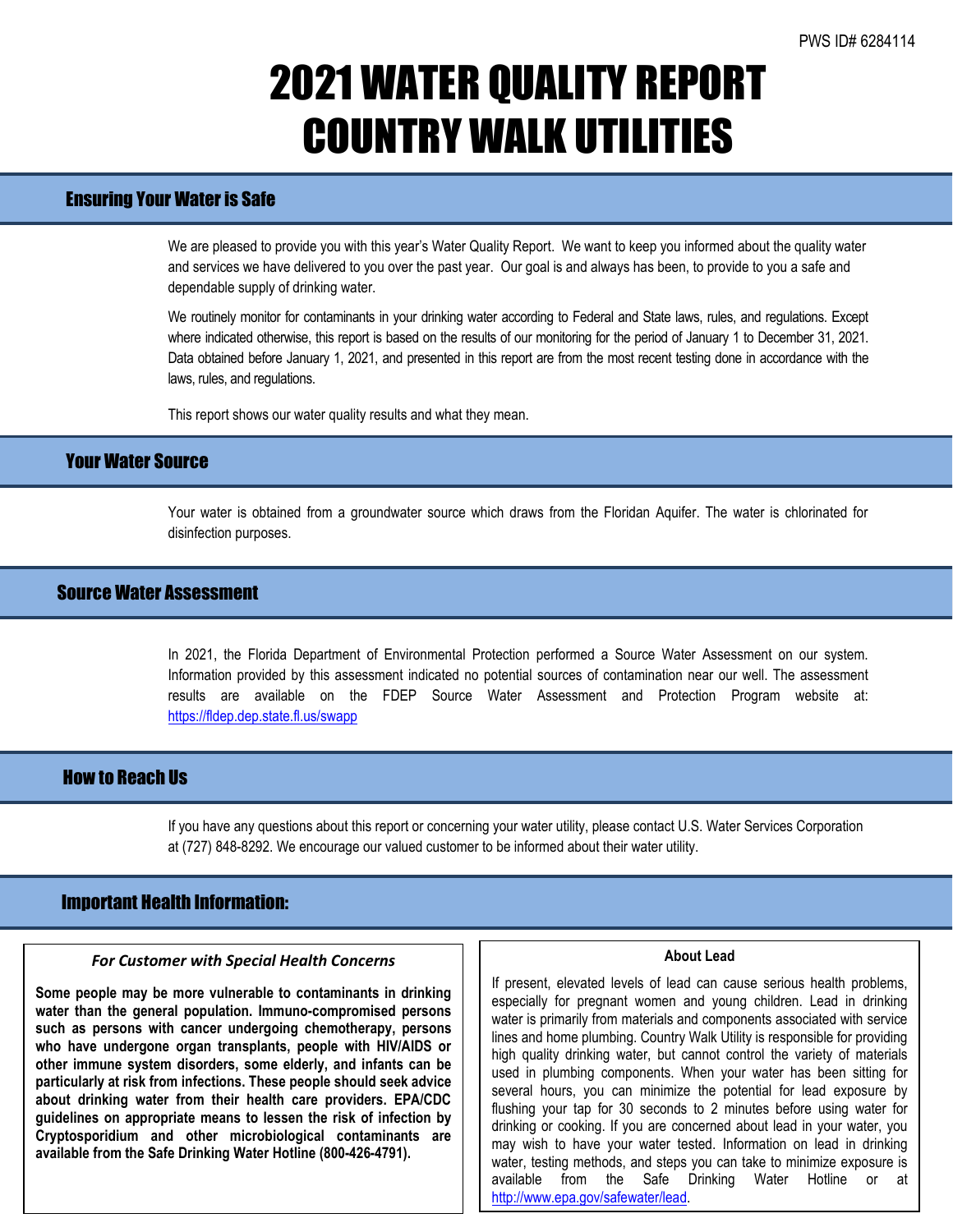# 2021 WATER QUALITY REPORT COUNTRY WALK UTILITIES

## About Your Drinking Water

### **ADDITIONAL HEALTH INFORMATION**

The sources of drinking water (both tap water and bottled water) include rivers, lakes, streams, ponds, reservoirs, springs, and wells. As water travels over the surface of the land or through the ground, it dissolves naturally occurring minerals and, in some cases, radioactive material, and can pick up substances resulting from the presence of animals or from human activity. Contaminants that may be present in source water include:

**(A) Microbial contaminants**, such as viruses and bacteria, which may come from sewage treatment plants, septic systems, agricultural livestock operations, and wildlife.

**(B) Inorganic contaminants**, such as salts and metals, which can be naturally occurring or result from urban stormwater runoff, industrial or domestic wastewater discharges, oil and gas production, mining, or farming.

**(C) Pesticides and herbicides**, which may come from a variety of sources such as agriculture, urban stormwater runoff, and residential uses.

**(D) Organic chemical contaminants**, including synthetic and volatile organic chemicals, which are by-products of industrial processes and petroleum production, and can also come from gas stations, urban stormwater runoff, and septic systems.

**(E) Radioactive contaminants**, which can be naturally occurring or be the result of oil and gas production and mining activities.

In order to ensure that tap water is safe to drink, the EPA prescribes regulations which limit the amount of certain contaminants in water provided by public water systems. The Food and Drug Administration (FDA) regulations establish limits for contaminants in bottled water which must provide the same protection for public health.

Drinking water, including bottled water, may reasonably be expected to contain at least small amounts of some contaminants. The presence of contaminants does not necessarily indicate that the water poses a health risk. More information about contaminants and potential health effects can be obtained by calling the **Environmental Protection Agency's Safe Drinking Water Hotline at 1-800-426-4791**.

## **HOW TO READ THE TABLE**

In the table accompanying this report you may find unfamiliar terms and abbreviations. The following definitions are provided to assist you with understanding the report.

### **Important Definitions:**

- **Maximum Contaminant Level or MCL:** The highest level of a contaminant that is allowed in drinking water. MCLs are set as close to the MCLGs as feasible using the best available treatment technology.
- **Maximum Contaminant Level Goal or MCLG:** The level of a contaminant in drinking water bellow which there is no known or expected risk to health. MCLGs allow for a margin of safety.
- Action Level or AL: The concentration of a contaminant which, if exceeded, triggers treatment or other requirements that a water system must follow.
- **Maximum Residual Disinfectant Level or MRDL:** The highest level of a disinfectant allowed in drinking water. There is convincing evidence that addition of a disinfectant is necessary for control of microbial contaminants.
- **Maximum Residual Disinfectant Level Goal or MRDLG:** The level of a drinking water disinfectant below which there is no known or expected risk to health. MRDLGs do not reflect the benefits of the use of disinfectants to control microbial contaminants.
- **ND:** Means not detected and indicates that the substance was not found by laboratory analysis.
- **Parts per Billion (ppb) or Micrograms per Liter (µg/l):** One part by weight of analyte to 1 billion parts by weight of the water sample.
- **Parts per Million (ppm) or Milligrams per Liter (mg/l):** One part by weight of analyte to 1 million parts by weight of the water sample.
- Picocurie per Liter (pCi/L): Measure of the radioactivity in water.